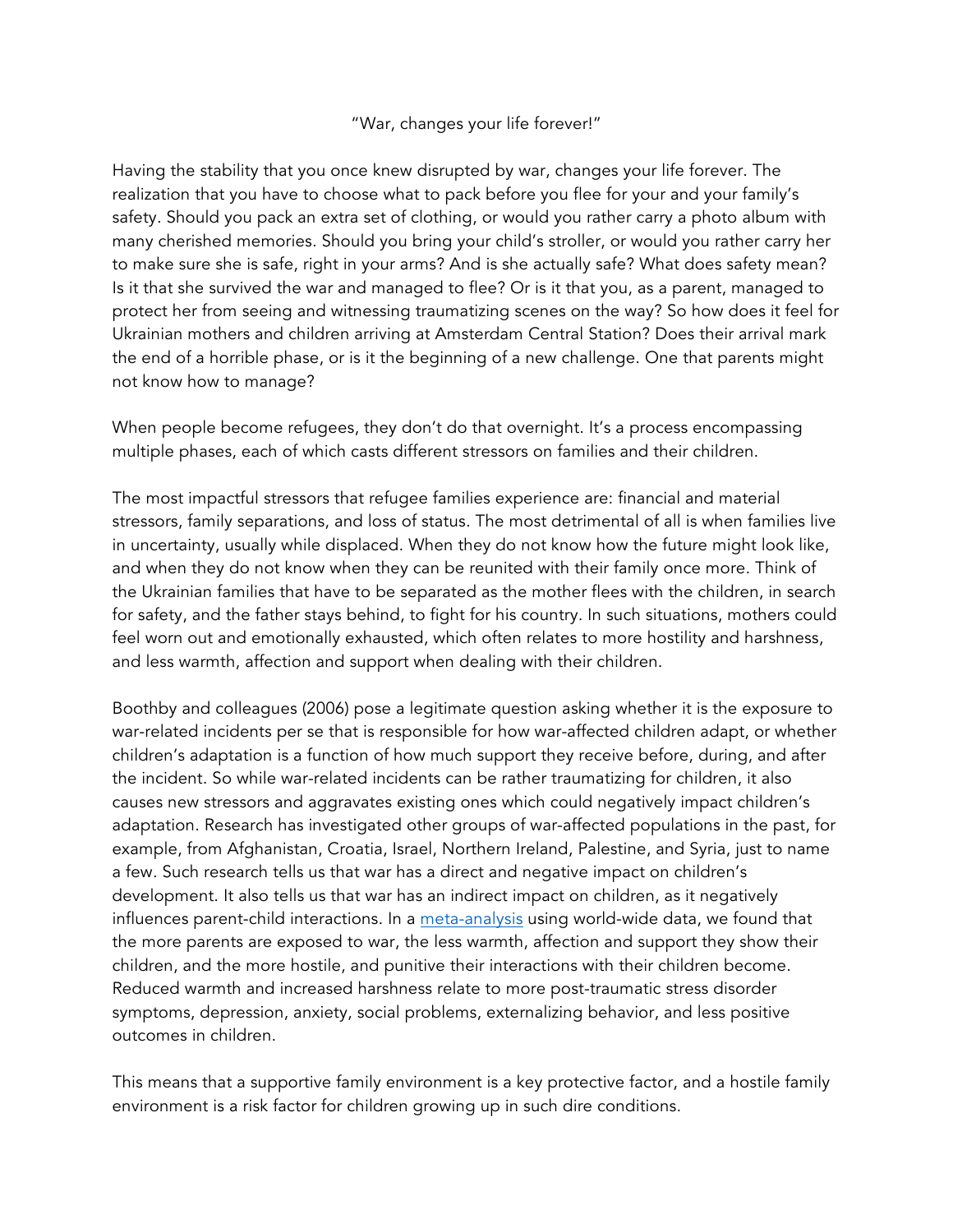What can we do?

- Mental health care. Refugee parents and children are a vulnerable population, which has been through multiple adversities, in their homelands and on the way to the Netherlands. Once relocated, they struggle with adjusting to a new environment and learning a new language, possibly while fighting mental health problems. Mental health care that is not an extra burden is vital for a speedy recovery. The newly launched national website which directs Ukrainian refugees to different kinds of support, including free mental health care, in English, is a great initiative. We hope that more clinicians join the initiative, possibly providing mental health care in languages accessible to Ukrainian children.
- Daily stress. In our research, we zoomed into refugees' daily lives, measuring daily stressors (e.g., difficulties with everyday life such as language), 10 times a day for 15 days. We found that, above and beyond the impact of war trauma, stressors in daily life, negatively impact what we call "parental self-efficacy" and "parental autonomy support." Parental self-efficacy is that feeling that parents have telling them they can successfully parent their children up to their aspirations. In a nutshell, by zooming into the micro-experiences in the daily lives of refugee families we learn that refugee families value giving their adolescents autonomy. Yet, the more daily stressors they experienced in the day, the less able they are to listen to their adolescents, take their perspective, and allow them to make their own decisions, partly because they feel less confident as parents.
- Support with parenting. Families need parenting support to offer more warmth to their children and reduce their punishment, hostility and harshness along different phases of the refugee process (namely, during war exposure and while displaced). Children also would benefit from supporting their families in providing adequate supervision and monitoring of their children's whereabouts, particularly while living in camp sites.
- Strength-based approach. In resettlement, families often struggle with "a loss of status" and being called "a refugee." Listening to families and helping them uncover their strengths, and feeding that back to them, has been shown to boost their resilience. Look for the people behind a refugee label, listen to their experiences, and to their successes. Paraphrase that and feed it back to them. This has been shown to strengthen their resilience.
- Teachers. Your role is vital. Offering a listening ear, encouraging inclusion of refugee children in social circles, and respecting their experiences, and their languages can go a long way in making them feel welcomed and connected to their new "home".